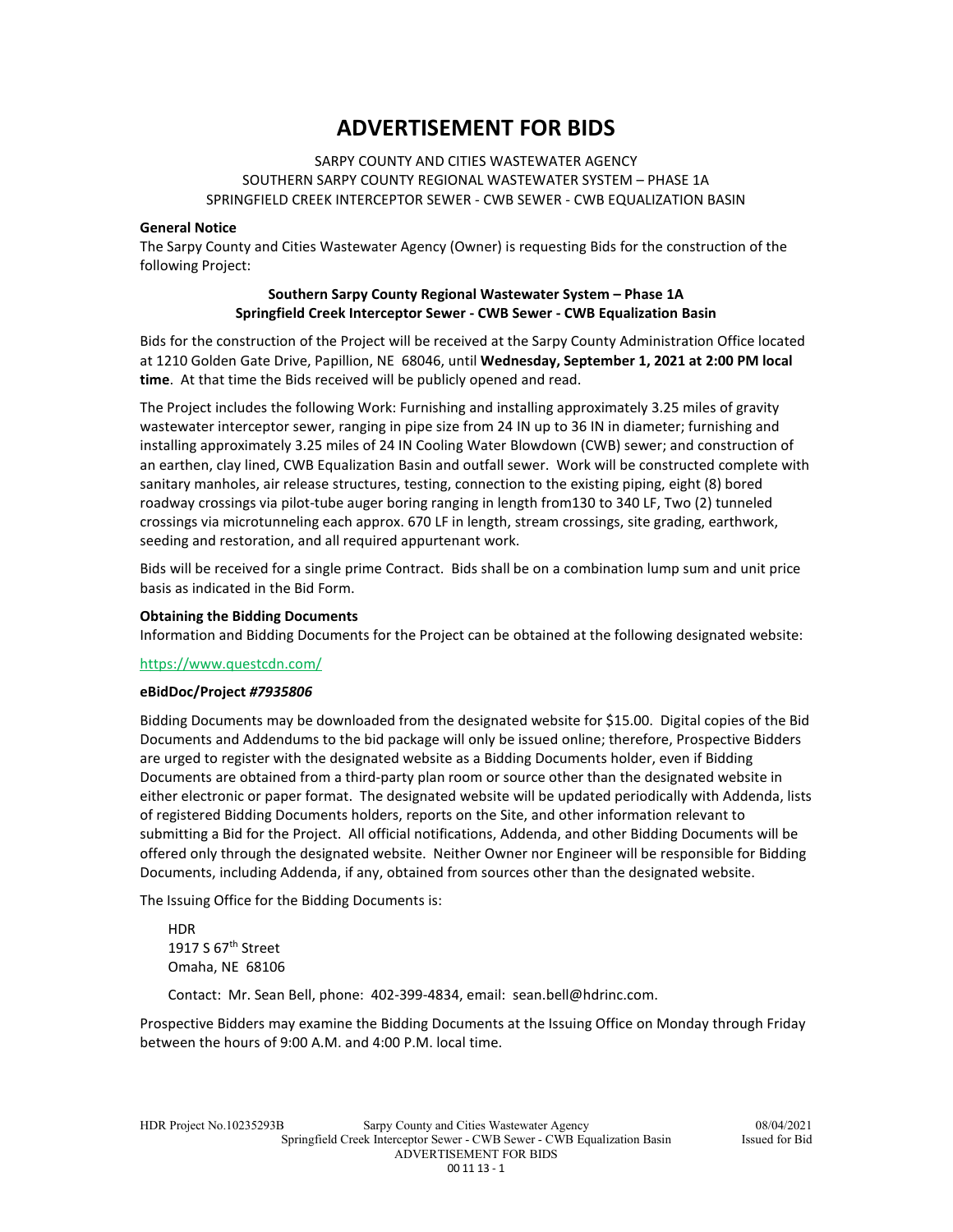## **Pre-bid Conference**

A pre-bid conference for the Project will be held on **Wednesday, August 18th at 1:30 PM** at City of Springfield Office, 170 North 3rd Street, Springfield, NE 68059 . Attendance at the pre-bid conference is encouraged but not required.

## **State Revolving Fund (SRF) Requirements**

- 1. Due to many changes in the federal laws specific to Municipal Government and Federal and State funding, it will now be required that beginning January 1, 2016, all entities who elect to submit sealed bids, proposals or quotes to the City must provide proof with their submissions that they are not only registered with the Federal website www.sam.gov, but that they are also active in their system and eligible to participate in Municipally funded projects and not debarred. Additionally, all entities must also provide their DUNS (Data Universal Numbering System) number to the City in their submissions as well and demonstrate compliance with the e-verification. Any bid, proposal or quote that is received that does not include proof of registration and active status on www.sam.gov and a DUNS number, and evidence of compliance with the e-verification requirement will automatically be deemed incomplete and therefore, not considered in the selection/review process. Finally, all entities who submit must not appear on the debarred list under www.sam.gov in order to be eligible and considered. Debarment automatically results in ineligibility to participate in the selection process.
- 2. DAVIS BACON ACT WAGE DETERMINATIONS
	- a. Contractors and subcontractors on USEPA federally assisted construction projects are required to pay their laborers and mechanics wages not less than those established by the U.S. Department of Labor. A current wage decision containing the appropriate building and/or heavy type rates is included in the specifications for bidding purposes.
- 3. DEBARMENT AND SUSPENSION
	- a. The prospective participants must certify by submittal of EPA Form 5700-49, Certification Regarding Debarment, Suspension and Other Responsibility Matters, that to the best of its knowledge and belief that it and its principals are not presently debarred, suspended, proposed for debarment, declared ineligible, or voluntarily excluded from covered transactions by any federal department or agency.
- 4. NONDISCRIMINATION IN EMPLOYMENT
	- a. Bidders on this work will be required to comply with the President's Executive Order No. 11246. Requirements for bidders and contractors under this order are explained in the specifications.
- 5. DISADVANTAGED BUSINESS ENTERPRISE (DBE)
	- a. Each bidder must fully comply with the requirements, terms and conditions of the U.S. Environmental Protection Agency, Disadvantaged Business Enterprise (DBE) requirements, including the fair share objectives for disadvantaged business participation during the performance of this contract. The bidder commits itself to the fair share objective for disadvantaged business participation contained herein and all other requirements, terms, and conditions of these bid conditions by submitting a properly signed bid.
- 6. AMERICAN IRON AND STEEL PRODUCTS
	- a. On January 17, 2014, H.R. 3547, "Consolidated Appropriations Act, 2014," was enacted. Section 436 of the Act requires that none of the appropriated funds may be used for the construction, alteration, maintenance, or repair of a public water system or treatment works unless all of the iron and steel products used in the project are produced in the United States, unless a waiver is provided to the recipient by EPA. Conditions for the waiver are found under the Information for Bidders. The term "iron and steel products" means the following products made primarily of iron or steel: lined or unlined pipes and fittings, manhole covers and other municipal castings, hydrants, tanks, flanges, pipe clamps and restraints, valves, structural steel, reinforced precast concrete, and construction materials.